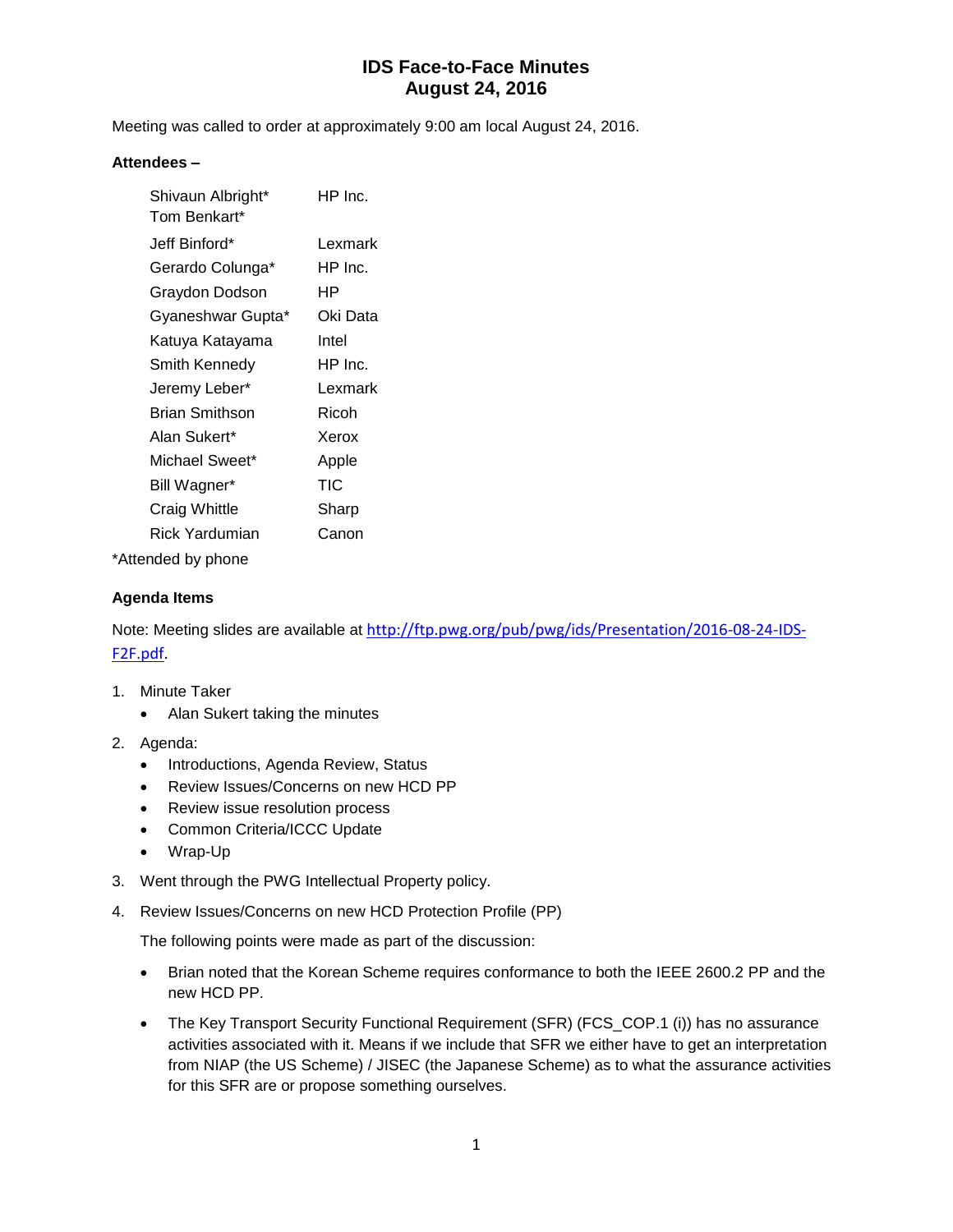- The use of Solid State Drives (SSDs) and how some of the SFRs like Key Destruction (FCS\_CKM.4) apply when you cannot do overwrite was discussed. It was pointed out that the Application Note with the FCS\_CKM.4 SFR does indicate that the overwrite requirement would not apply if an SSD was used; the question arose whether NIAP concurred with that position. Alan indicated that he raised this issue with NIAP via the format Technical Rapid Response Team (TRRP) process in February 2016 and still has not received a formal reply from NIAP to it. It was pointed out the Full Disk Encryption (FDE) collaborative PP (cPP) "punted" on the use of SSDs but they did put something about SSDs in the supporting documents that accompanied this cPP.
- Someone also brought up the concern about what to do with full chip erase.
- It was indicated that with the new HCD PP the creation of the Key Management Description, TOE Summary Spec and Entropy documents would be challenging because of the detailed content/format requirements for these three documents in the new HCD PP.
- Brian pointed out he is having an issue with how to handle "true random number generators" (TRNGs). He asked for an interpretation from NIAP and did not get a clear answer but what he did get from NIAP was sufficient to proceed.
- Concern was expressed about the potential for differences between the interpretations on the SFRs, assurance activities, etc. in the new HCD PP we get from our respective evaluation labs and the corresponding interpretations we might get from NIAP. If they are different it puts us vendors in a difficult position and could significantly delay completion of certifications against the new HCD PP. Our best hope is that the evaluation labs are in continuing contact with NIAP so the possibility of differing interpretations is minimized.
- There was also a concern expressed that NIAP has not given specific direction on which cryptorelated SFRs we can skip full testing for if we use FIPS-certified algorithms/modules. Right now, there is only general guidance provided by NIAP on this subject. It was suggested that we look for precedence in other STs such as for the Network Device PP (NDPP) that have been accepted by NIAP. It was also pointed out that NIAP is more interested in crypto algorithm FIPS-compliance than in crypto module FIPS-compliance. Finally, it was pointed out that the current process does not adequately address SFRs that do not explicitly cover crypto algorithms as to which of them may have their assurance activities "waived" by using FIPS-certified algorithms/modules.
- 5. We discussed in some length our experiences with the NIAP TRRT process.

The following points were made as part of the discussion:

- The TRRT process is designed to provide solutions to issues raised by vendors and evaluation labs in a timely manner. The view of the attendees was that the TRRT process is somewhat "opaque" and there are issues with what happens if someone from NIAP leaves (Alan indicated that that was one of the reasons the NIAP response to his SSD question has taken so long), how anyone can check the status of their requests and whether NIAP publishes a list of all the feedback and responses they provide via the TRRT process.
- Consensus was that the TRRT process as currently being implemented by NIAP took either very fast (few days to get a response) or very long (months to get a response) – nothing in between.
- A serious concern expressed was, since the new HCD PP is a bi-national PP between the US and Japan, whether the guidance being published by NIAP against this PP was being coordinated with the corresponding guidance from JISEC. So far, the limited evidence is that NIAP is coordinating responses with the Japanese Scheme.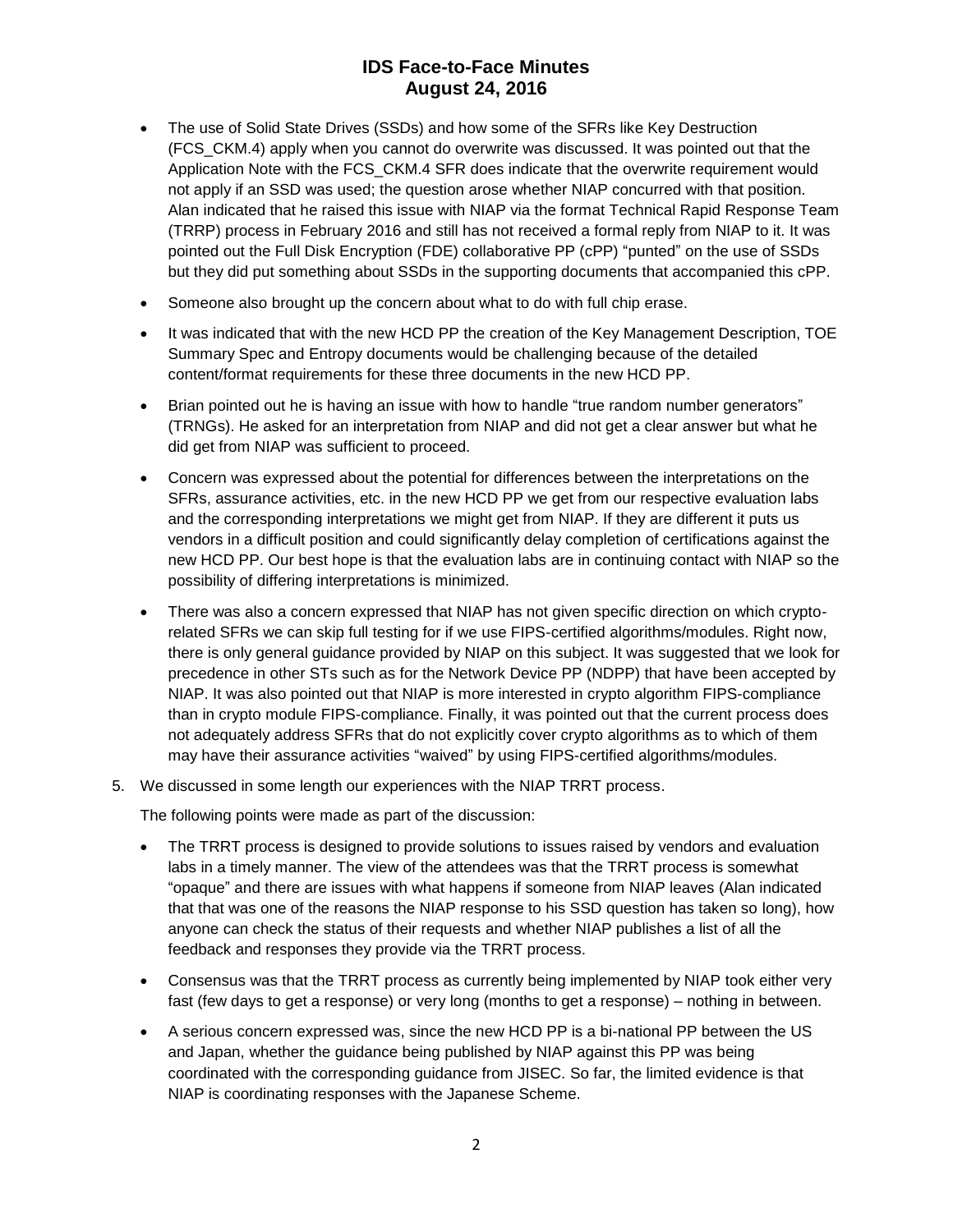- 6. Discuss the next steps after the HCD PP
	- No plans now to update the HCD PP.
	- Japan and Korea may be willing to sponsor the effort to eventually create an HCD cPP and write the Essential Requirements, which is the first step in this process. However, nothing has actively been done yet by either scheme towards that end (nor will it be done anytime soon) because both schemes are working on higher priority issues now.
- 7. Some other items discussed:
	- Someone asked when the next NDPP update would occur. No one attending the meeting knew the answer.
	- Someone asked about the status of version 2.0 of the FDE cPP. The response was that that update had not been started yet and was not slated for completion until at least a year from now.
	- Brian mentioned that the NDPP has a "NIT". This is a group of industry and government people who are a subset of the full NDPP international Technical Committee (iTC) and who work NDPP issue with NIAP cooperatively, with NIAP taking the lead. It was suggested that maybe we should have something like that for the HCD PP so we can cooperatively work with NIAP to resolve issues, or at the least establish a working relationship with the HCD PP TRRT. This would be especially helpful to resolve printer-specific issues.

It was mentioned that the Common Criteria Users Forum (CCUF) has established a set of "cohorts" that provide communication lines between the CCUF and NIAP to discuss issues. It was suggested that since at least two of the members of the IDS WG (Alan and Brian) are members of the current cohort that is to start in Sep 2016 that they bring up the idea of establishing an HDP PP at the next CCUF-NIAP cohort meeting. Alan took the action to bring the topic up at that meeting.

- We have to find a way to 'internationalize" the HCD PP more. Right now there are many references in the HCD PP to FIPS documentation, but not all countries (e.g., Korea) recognize FIPS - Korea only recognizes its own crypto standards for example.
- Need to formally replace Scheme recognition of the old IEEE 2600.2 PP for HCDs (for example, earlier it was stated that Korea recognizes both IEEE 2600.2 and the new HCD PP).
- Someone asked about the status of FIPS 140-3. This version will recognize ISO standards instead of FIPS standards so it will be more internationally accepted, Looks like this update is at least a year away, and maybe even longer.
- It was mentioned that the new HCD PP is not recognized yet in Europe, Not sure that is true; may want to see if we can confirm that statement.
- There was discussion of whether something more formal could be done with the HCD PP under the auspices of the PWG. It was suggested that maybe the HCD PP could be made a PWG standard to give it some more formal industry status. We discussed briefly how that might be done under the auspices of the PWG IDS Working group – it would require a charter update, generation of a white paper and then go through the PWG standards process. Alan agreed to look into this further but no commitment was made to do anything.